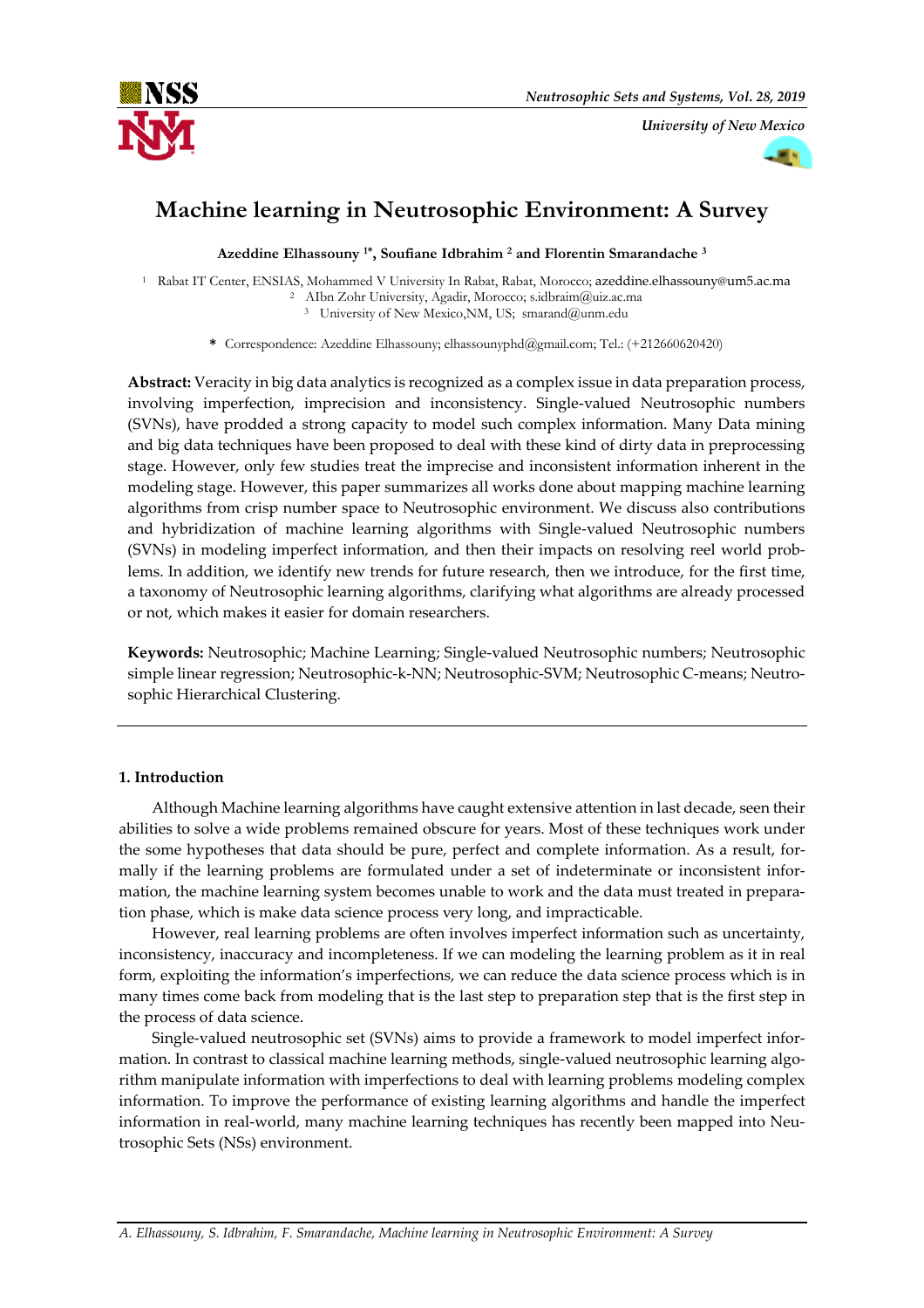Hence, the main notions and concepts of Neutrosophic are defined, also some achievements and its extensions on the NSs are undertaken. Thus, to manipulate indeterminacy, uncertainty, or inconsistency in information, that often characterizes real situations, Smarandache [1 - 3], introduced Neutrosophic set (NS), which consists of three elements, truth-membership, an indeterminacy membership, and a falsity-membership degrees independently.

Every element of the NS's features has not only a certain degree of truth $(T)$ , but also a falsity degree  $(F)$  and indeterminacy degree $(I)$ . This concept is generated from many others such as crisp set, intuitionistic fuzzy set, fuzzy set, interval-valued fuzzy set, interval-valued intuitionistic fuzzy set, etc.

Nonetheless, the NS as a philosophical concept is hard to apply in real applications. In order to overcome this situation, Smarandache and al. [4] concretize this concept introducing single-valued neutrosophic set (SVNS). SVNS can be applied quite well in real scientific and engineering fields to handle the uncertainty, imprecise, incomplete, and inconsistent information. Broumi and Smarandache [5, 6] studied basic properties of similarity and distances applied in Neutrosophic environment using single valued neutrosophic set (SVN).

Hybridization between Neutrosophic and machine learning algorithms, have also been studied, several papers [7- 11] on Neutrosophic Machine Learning (NML) have been published in the last few years.

However, there is no survey papers summarize those new learning techniques and approaches, removing the barrier for researchers currently working in the area of Neutrosophic Machine Learning. This has the twofold advantage of making such techniques more readily reachable by researchers and, conversely, avoid wasting time for to have idea which Machine learning approaches to be mapped to Neutrosophic.

The rest of this paper is organized as follows. We discuss the origins of the connection between Neutrosophic and machine learning in Section 2. Next, in Section 3, we summarize a wide variety of hybrid Neutrosophic Machine Learning techniques. Research trends and outstanding issues are discussed in Section 4.1. Then, in section 4.2, we introduce, for the first time, a taxonomy of Neutrosophic learning algorithms, clarifying what algorithms are already processed or not, which makes it easier for domain researchers.

#### **2. Origins of connection between Neutrosophic and Machine learning**

We cannot understand this connection without understanding how the Neutrosophic community works. In recent years there has been an augmenting passion from this community of neutrosophic in working, in different directions, the use of Neutrosophic to treat imperfections information in many methods and domaines. This has led to the development of a new mathematic domaine called Neutrosophic, then the connections with many others areas, such as machine learning and artificial intelligence. In the early 1999s, the pioneer of the field Florentin Smarandache generalized the intuitionistic fuzzy set (IFS), paraconsistent set, and intuitionistic set to the neutrosophic set (NS), and he underlined the distinctions between NS and IFS by reel examples. With his biggest passion and faith, Florentin Smarandache, in a quiet small town in south U.S. called Gallup, start defend his theory of Neutrality and why the three elements truth-membership  $(T)$ , indeterminacy  $(I)$ , and falsehood-nonmembership  $(F)$  are over 1, reproducing the history of science by story as many concepts and theory that considered primitives, and then changed by new ones.

In addition to several papers of the Neutrosophic science international association (NSIA) members, gathered in Encyclopedia Neutrosophic Researchers [12], much advances has been done. Today there are several fields of Neutrosophic to tackle a variety of problems, including Neutrosophic Computing and Machine Learning. These efforts are valued by launching a science international journal of Neutrosophic Computing and Machine Learning [13], which issued its 7th volume in 2019. In which, all published papers have wrote by NSIA's researchers.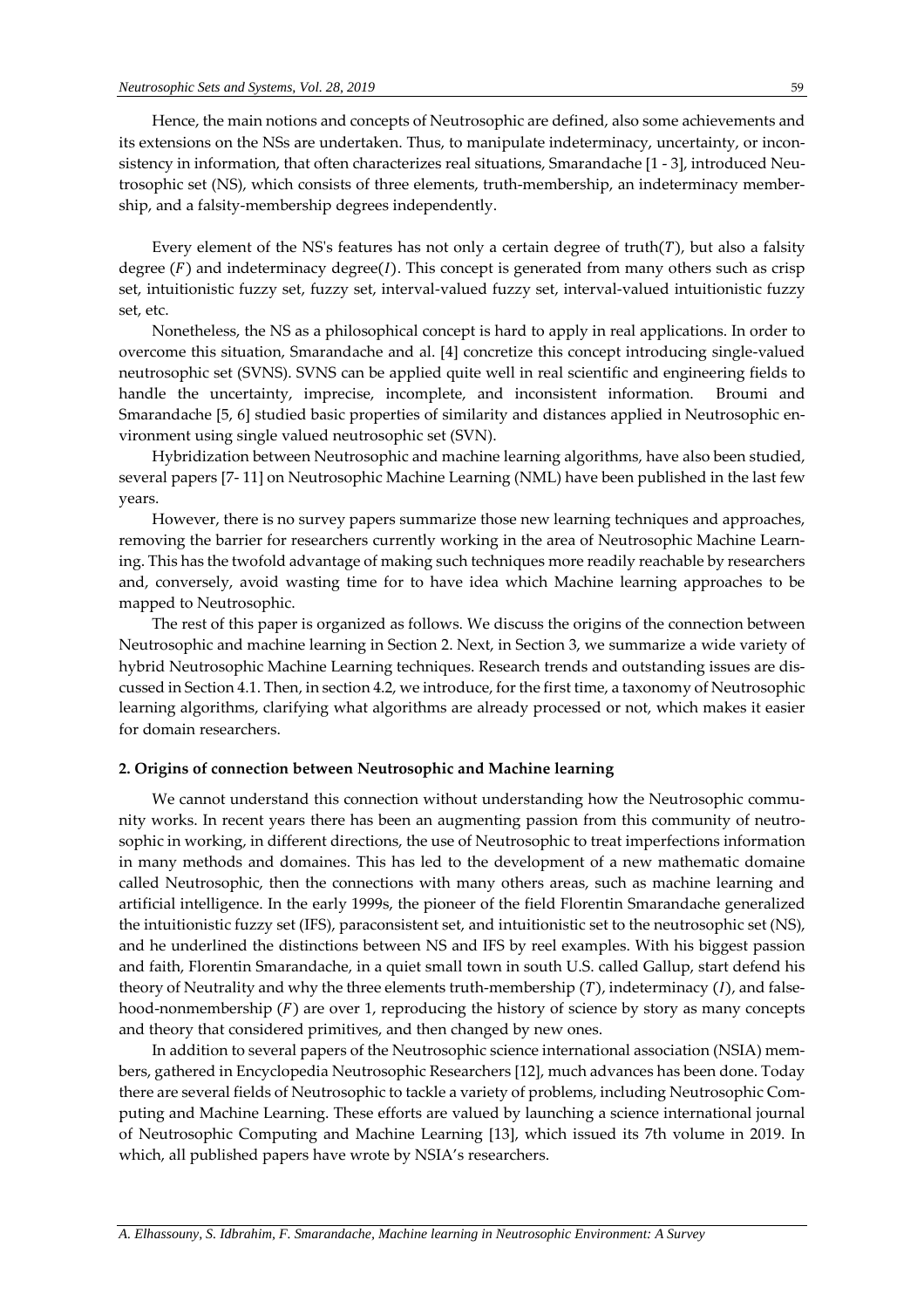The international journal of Neutrosophic Computing and Machine Learning with its all volumes can be seen as broad overview of the field of machine learning in Neutrosophic provided by NSIA's researchers.

The main contributions of this paper: (1) summarizes research achievements on Neutrosophic Computing and Machine Learning from the point of view of non NSIA's researchers. In a different way, try to collect the different articles on Neutrosophic machine learning papers published on several journals around the world other than those published in Neutrosophic Computing and Machine Learning journal, among it, each volume is can be considered a state of art. In order to present to researchers, the global state of art of advances research on Neutrosophic Machine Learning approaches. (2) Try to taxonomy, cluster and identify differences Neutrosophic Machines learning approaches.

#### **3. Literature review**

There are several Machine learning in Neutrosophic algorithms and approaches surveyed in this article. Then, a natural questions arise: how we can categorize all hybrid methods?

Our view of the general relationship between the fields of machine learning and Neutrosophic is the re-searchers try to map the basic operations from crisp number to Neutrosophic environment, however they rewrite machine learning algorithm instead of using simple mathematical formulas, and they use Neutrosophic formulas. But the main question should the researchers in this hybrid field (Machine learning and Neutrosophic) respond is, does this hybridization make sense to tackle the real world issues or just a theoretical formulation?

Before trying to respond this question, we synthesis all hybrid methods according to commonly used categories, summary all surveyed papers in a table 1. There are four categories of machine learning algorithms, supervised learning with two subcategories classification and prediction, semi-supervised learning, unsupervised learning and reinforcement learning.

#### *3.1. Neutrosophic supervised learning*

#### 3.1.1. Neutrosophic Classification

**Neutrosophic-k-NN Classifier [14]:** K-Nearest Neighbor (K-NN) method isn't a learning method, but based on saving the training examples (all training examples), at prediction time, it find the k training examples  $(x_1, y_1), \cdots, (x_k, y_k)$  that are closest to the test example x, and then affect to the most frequent class among those  $y_i$ 's. This initial version of K-NN suffers from slowness because to classify  $x$ , one need to loop over all training examples. Actually, some tricks to speed are introduced such as classes represented by medoid (Representative point), or centroid (central value), etc. The Neutrosophic K-NN method we present here is the mapping of method based on Centroid, in which we consider  $c_j$  the center of cluster or class  $j$ , a constant  $m$ , regularization parameter  $\delta$ , and  $(T_{ij}, I_{ij}, F_{ij})$ , where  $T_{ij}$  denote truth,  $I_{ij}$  indeterminacy and  $N_{ij}$  falsity membership values of point i for class *.* 

$$
T_{ij} = \frac{(x_i - c_j)^{-(\frac{2}{m-1})}}{\sum_{j=1}^{C} (x_i - c_j)^{-(\frac{2}{m-1})} + (x_i - c_{imax})^{-(\frac{2}{m-1})} + \delta^{-(\frac{2}{m-1})'}}
$$
(1)

$$
F_{ij} = \frac{\delta^{-(\frac{2}{m-1})}}{\sum_{j=1}^{C} (x_i - c_j)^{-(\frac{2}{m-1})} + (x_i - c_{imax})^{-(\frac{2}{m-1})} + \delta^{-(\frac{2}{m-1})'}}\tag{2}
$$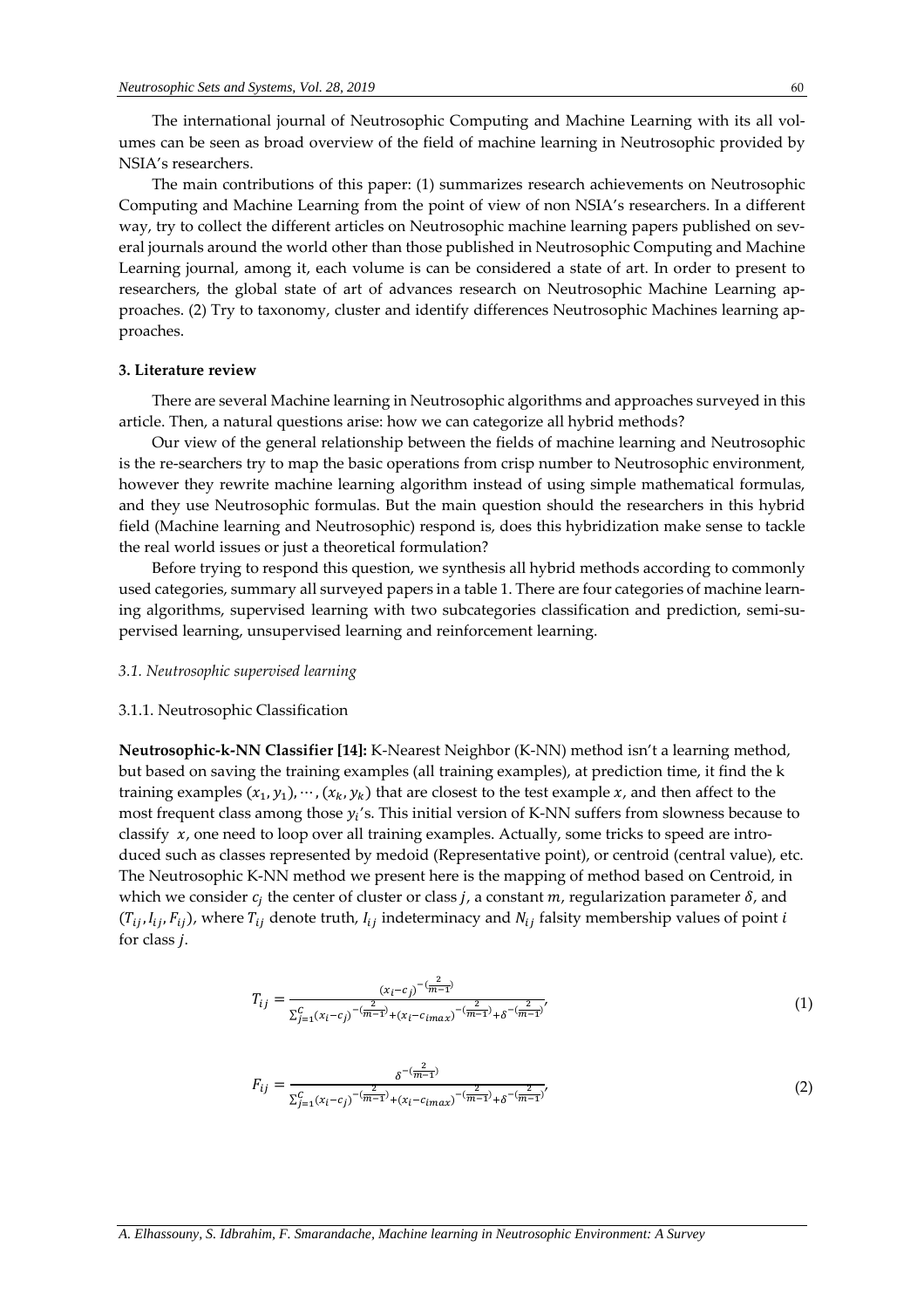$$
I_{ij} = \frac{(x_i - c_{imax})^{-(\frac{2}{m-1})}}{\sum_{j=1}^{C} (x_i - c_j)^{-(\frac{2}{m-1})} + (x_i - c_{imax})^{-(\frac{2}{m-1})} + \delta^{-(\frac{2}{m-1})}}
$$
(3)

At the time of prediction, the membership value of unknown point  $x_u$  to class *j* is defined by as follow:

$$
x_{uj} = \frac{\sum_{i=1}^{k} d_i (T_{ij} + F_{ij} - I_{ij})}{\sum_{i=1}^{k} d_i},\tag{4}
$$

With  $d_i = \frac{1}{1 - i}$  $\frac{2}{(x_u-x_i)^{\frac{2}{q-1}}}$ 

Then unknown point  $x_u$  get the label of class maximizing  $max\{x_{uj}; j = 1,2 \cdots, C\}$ . The authors didn't show the usefulness of the proposed method but they proposed an interesting idea to apply it on imbalanced data-set problems.

 $\bf{Neutrosophic\ SVM\ (N-SVM)\ [15]:}$  Let's assume that  $(x_i, y_i)$  a set of training data, in which eve

with 
$$
i = 1, 2, ..., N
$$
  
\n
$$
t_i = 1 - \frac{\|(x_i - C_+)\|}{\max_{x_k \in P} \|(x_j - C_+)\|'}
$$
\n(5)

ry  $x_i$  belonging to class  $y_i$  with a triple  $t_i$ ,  $f_i$ , and  $i_i$  as its Neutrosophic components.

$$
i_{i} = 1 - \frac{\| (x_{j} - c_{all}) \|}{\max_{x_{k} \in P} \| (x_{j} - c_{all}) \|'}
$$
\n(6)

$$
f_i = 1 - \frac{\|(x_j - c_-\)\|}{\max_{x_k \in P} \|(x_j - c_-\)\|} \tag{7}
$$

Where *P* and *N* represent the positive and negative samples subsets respectively,  $y_i = +1$  for all  $x_i \in P$  and  $y_i = -1$  for  $x_i \in N$ .

$$
t_i = 1 - \frac{\|(x_j - c_-)\|}{\max_{x_k \in N} \|(x_j - c_-)\|'}
$$
\n(8)

$$
i_{i} = 1 - \frac{\|(x_{j} - c_{all})\|}{\max_{x_{k} \in N} \|(x_{j} - c_{all})\|} \tag{9}
$$

$$
f_i = 1 - \frac{\|(x_j - c_+)\|}{\max_{x_k \in N} \|(x_j - c_+)\|},\tag{10}
$$

with 
$$
C_+ = \frac{1}{n_+} \sum_{k=1}^{n_+} x_k
$$
,  $C_- = \frac{1}{n_-} \sum_{k=1}^{n_-} x_k$ , and  $C_{all} = \frac{1}{2} (C_+ + C_-)$ 

We define  $g_i$  as weighting function:

$$
g_j = t_i + i_i - f_i,\tag{11}
$$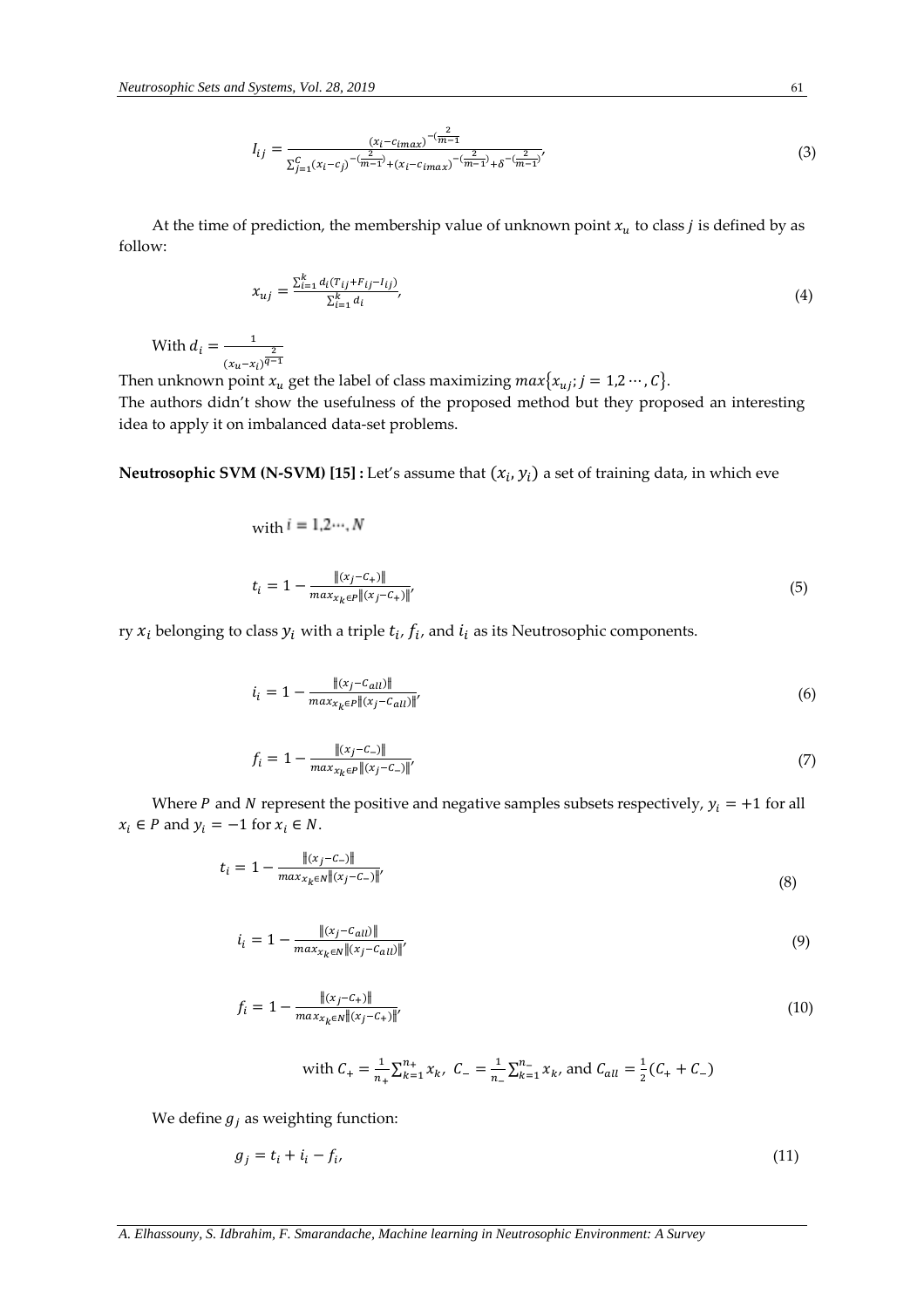The optimal hyper-plane problem in the reformulated SVM is the solution to:

minimize 
$$
g_j = \frac{1}{2} \omega \cdot \omega \sum_{j=1}^k g_j \zeta_j
$$
, (12)

Subject to

$$
y_j(\omega_j + b) > 1 - \zeta_j \quad i = 1, 2 \cdots, n \tag{13}
$$

N-SVM (Neutrosophic-Support Vector Machine) improves performance over standard SVM and reduces the effects of outliers in learning samples.

#### 3.1.2. Neutrosophic Regression

**Neutrosophic simple linear Regression:** Salama and al. [16] studied and introduced Neutrosophic simple linear regression model with its possible utility to predict value of a dependent variable y according to predictor variable  $x$ . Below a pseudo code of Neutrosophic Linear Regression algorithm.

# **Algorithm 1 Neutrosophic Simple Linear Regression**

# **Require:** Training data  $(x_i, y_j)$ ,  $i, j = 1, 2, \cdots, N$

A model define the relationship between input x and y,  $y = ax + b$ , where (a and b) represent estimated Neutrosophic (intercept and slope) coefficients, y estimated Neutrosophic output

Define degree of membership, non-membership, and indeterminacy :  $((\mu_A(x_1), \lambda_A(x_1), \nu_A(x_1)), (\mu_B(x_1), \lambda_B(x_1), \nu_B(x_1)), i, j = 1,2 \cdots, N$ Define cost function  $J(a, b) = \sum (ax_i + b - y_i)^2$ **Repeat** Calculate the gradients of J

Update the weights a

**Repeat until** the cost  $J(a, b)$  stops reducing, or some other predefined termination criteria is met

#### *3.2. Neutrosophic unsupervised learning*

#### 3.2.1. Neutrosophic Clustering

**Neutrosophic C-means:** In this method, authors [10] have given a meaning to the three basic Neutrosophic components  $T_{ij}$  as membership values belonging to the determinate clusters  $I_i$  as boundary regions, and  $N_i$  noisy data set.

$$
\overline{c}_{imax} = \frac{c_{pi} + c_{qi}}{2},\tag{14}
$$

We define  $p_i$  and  $q_i$  are the cluster numbers with the biggest and second biggest value of T respectively, and  $m$  is a constant.

$$
p_i = \lambda \cdot argmax_{j=1,2\cdots,C}(T_{ij}),
$$
\n(15)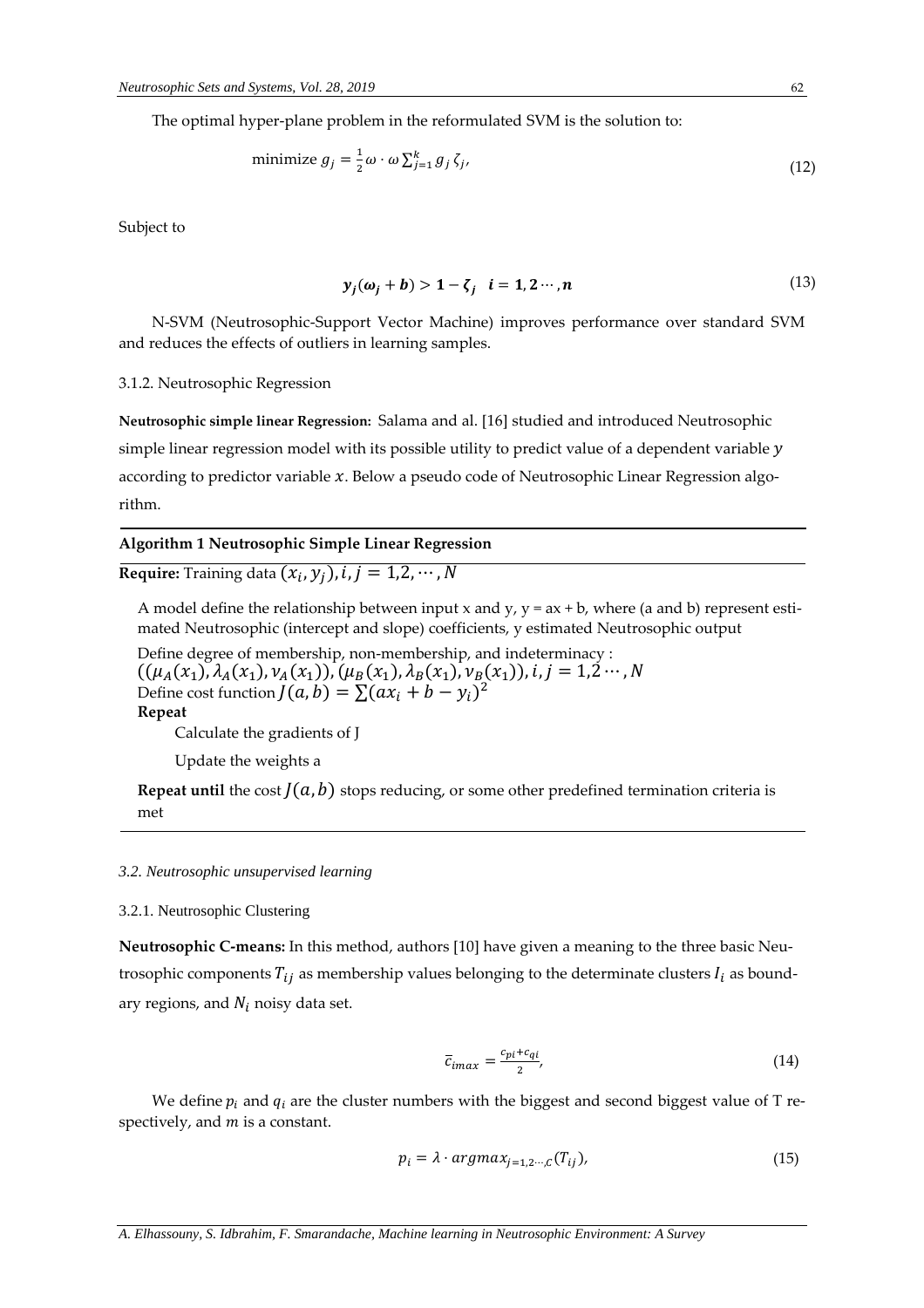$$
q_i = argmax_{j \neq p_i \cap 1, 2 \cdots, c} (T_{ij}), \qquad (16)
$$

Membership Neutrosophic values are defined by follow formulas:

$$
T_{ij} = \frac{\varpi_2 \varpi_3 (x_i - c_j)^{-(\frac{2}{m-1})}}{\sum_{j=1}^C (x_i - c_j)^{-(\frac{2}{m-1})} + (x_i - c_{imax})^{-(\frac{2}{m-1})} + \delta^{-(\frac{2}{m-1})'}}
$$
(17)

$$
F_{ij} = \frac{\varpi_1 \varpi_3 \delta^{-(\frac{2}{m-1})}}{\sum_{j=1}^{C} (x_i - c_j)^{-(\frac{2}{m-1})} + (x_i - c_{imax})^{-(\frac{2}{m-1})} + \delta^{-(\frac{2}{m-1})'}}\tag{18}
$$

$$
I_{ij} = \frac{\varpi_1 \varpi_2 (x_i - c_{imax})^{-(\frac{2}{m-1})}}{\sum_{j=1}^C (x_i - c_j)^{-(\frac{2}{m-1})} + (x_i - c_{imax})^{-(\frac{2}{m-1})} + \delta^{-(\frac{2}{m-1})'}} \tag{19}
$$

with  $i = 1, 2 \cdots, N$ 

$$
c_j = \frac{\sum_{i=1}^{N} (\varpi_1 T_{ij})^m x_i}{\sum_{i=1}^{N} (\varpi_1 T_{ij})^m},
$$
\n(20)

$$
J_{NCM}(T, F, I, c) = \sum_{i=1}^{N} (\varpi_1 T_{ij})^m (x_i - c_j)^2 + \sum_{i=1}^{N} (\varpi_2 F_i)^m (x_i - \overline{c}_{imax})^2 + \delta^2 \sum_{i=1}^{N} (\varpi_3 I_i)^m,
$$
\n(21)

The separation between classes is performed by iteration optimizing objective function, that is based on updating the Neutrosophic membership values ( $T_{ij}$ , $F_i$ ,  $I_i$ ), the centers  $c_j$  , and  $\overline{c}_{imax}$  according to the equations defined above. The loop stop when  $\|T_{ij}^{(k+1)} - T_{ij}^{(k)}\| < \epsilon$  with  $\epsilon$  is condition check and  $k$  is step.

For nonlinear clustering problem an extended Method have been proposed called Kernel NCMA in which we use a function kernel *K*,  $K(x_i, z_j)$  instead of( $x_i - z_j$ ), such as  $K(x_i, \overline{c}_{imax})$  in place of  $x_i$  –  $\overline{c}_{imax}$ . The NCMA can be summarized as follow :

#### **Algorithm 2 KNCM algorithm**

Assign each data into the class with the largest TM

Choose kernel function and its parameters

Initialize  $T^{(0)}$  ,  $F^{(0)}$ ,  $I^{(0)}$ ,  ${\cal C}$ ,  $m$ ,  $\delta$ ,  $\epsilon$ ,  $\varpi_1$ ,  $\varpi_2$ ,  $\varpi_3$  parameters

While ∥  $T_{ij}^{(k+1)} - T_{ij}^{(k)}$  ∥<  $\epsilon$  do

Calculate the centers vectors  $c^{(k)}$  at  $k$  ste

Compute the  $\overline{c}_{imax}$  using the clusters centers with the largest and second largest value of  $T_{ij}$ 

Update 
$$
T_{ij}(k)
$$
 to  $T_{ij}(k+1)$ ,  $F_{ij}(k)$  to  $T_{ij}(k+1)$ , and  $I_{ij}(k)$  to  $I_{ij}(k+1)$ 

**End while**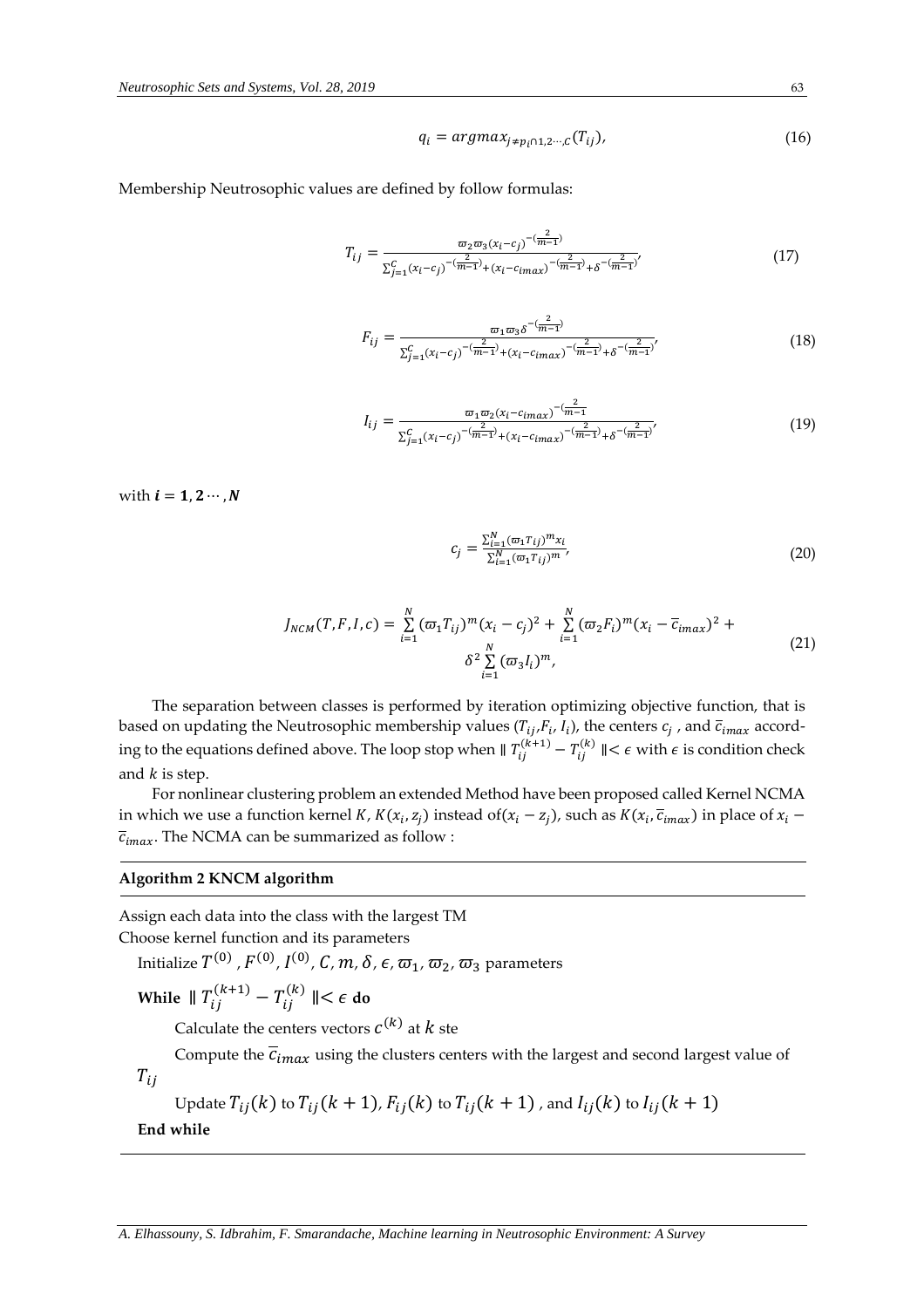NCM and KNCM as mentioned by authors may handle veracity in data such as outliers and noise using their new objective function. And then possibility to deal with raw data in modeling phase instead while data cleaning phase.

3.2.2. Neutrosophic Hierarchical Clustering

**Agglomerative Hierarchical Clustering Algorithm [17]: First, every SVNSs**  $A_k$  **with**  $(k = 1, \dots, n)$  **con**sidered as single cluster. In a loop, until we get a single cluster of size  $n$ , the SVNSs  $A_k$  the SVNS are then compared to each other and are merged into a single group based on the closest pair of groups (with the smallest distance), based on a weighted distance (Hamming distance or Euclidean distance). At each stage, only two clusters can be merged and they cannot be separated once merged. The center of each cluster is recalculated using the arithmetic mean of the SVNS offered to the cluster. The distance between the centers of each group is considered as the distance between two groups.

# **Algorithm 3 Agglomerative Hierarchical Clustering algorithm**

Let us consider a collection of *n* SVNSs  $A_k$  ( $k = 1, \dots, n$ )

Assign each of the n SVNSs  $A_k$  ( $k = 1, \dots, n$ ) to a single cluster

**While** All  $A_k$  clustered into a single cluster of size  $n$  do

SVNSs  $A_k$  ( $k = 1, \dots, n$ ) are then compared among themselves and are merged them into a single

 Cluster according to the closest (with smaller distance) pair of clusters, based on a weighted distance

(Hamming distance or Euclidean distance)

#### **End while**

**Table 1.** List of major contributions on machine learning algorithms in Neutrosophic environment.

| <b>Authors</b>                                                                         | Title                                                                                                                     | <b>Reference</b> | Publisher                                                                                                   |
|----------------------------------------------------------------------------------------|---------------------------------------------------------------------------------------------------------------------------|------------------|-------------------------------------------------------------------------------------------------------------|
| Salama, A. A., Eisa, M., ELhafeez,<br>S. A., Lotfy, M. M. (2015)                       | Review of recommender systems algorithms utilized in<br>social networks based e-Learning systems neutro-<br>sophic system | $[18]$           | Neutrosophic Sets and Sys-<br>tems $8:32-40$                                                                |
| Ansari, A. Q., Biswas, R.,<br>Aggarwal, S. (2013)                                      | Neutrosophic classifier: An extension of fuzzy classifer                                                                  | [19]             | Applied Soft Computing,<br>13(1), 563-573                                                                   |
| Zhang, M., Zhang, L., Cheng, H. D.<br>(2010)                                           | A neutrosophic approach to image segmentation based<br>on watershed method                                                | [20]             | Signal Processing, 90(5),<br>1510-1517                                                                      |
| Zhang, X., Bo, C., Smarandache,<br>F., Dai, J. (2018)                                  | New inclusion relation of neutrosophic sets with appli-<br>cations and related lattice structure                          | $[21]$           | International Journal of Ma-<br>chine Learning and<br>Cybernetics, 9, 1753-1763                             |
| Mondal, K. A. L. Y. A. N., Pramanik,<br>S. U. R. A. P. A. T. I., Giri, B. C.<br>(2016) | Role of neutrosophic logic in data mining. New Trends<br>in Neutrosophic Theory and Application                           | $[22]$           | Pons Editions, Brussels, 15-<br>23.                                                                         |
| Sengur, A., Guo, Y. (2011)                                                             | Color texture image segmentation based on neutro-<br>sophic set and wavelet transformation                                | $[23]$           | Computer Vision and Image<br>Understanding, 115(8), 1134-<br>1144                                           |
| Akbulut, Y., engr, A., Guo, Y.,<br>Smarandache, F. (2017)                              | A novel neutrosophic weighted extreme learning ma-<br>chine for imbalanced data set                                       | [24]             | Symmetry, 9(8), 142                                                                                         |
| Kraipeerapun, P., Fung, C. C.,<br>Wong, K. W. (2007 August)                            | Ensemble neural networks using interval neutrosophic<br>sets and bagging                                                  | [25]             | In Third International Confer-<br>ence on Natural<br>Computation (ICNC 2007)<br>(Vol. 1, pp. 386-390). IEEE |
| Kavitha, B., Karthikeyan, S.,<br>Maybell, P. S(2012)                                   | An ensemble design of intrusion detection system for<br>handling uncertainty using Neutrosophic Logic Classi-<br>fier     | [26]             | Knowledge-Based Systems,<br>28.88-96                                                                        |

*A. Elhassouny, S. Idbrahim, F. Smarandache, Machine learning in Neutrosophic Environment: A Survey*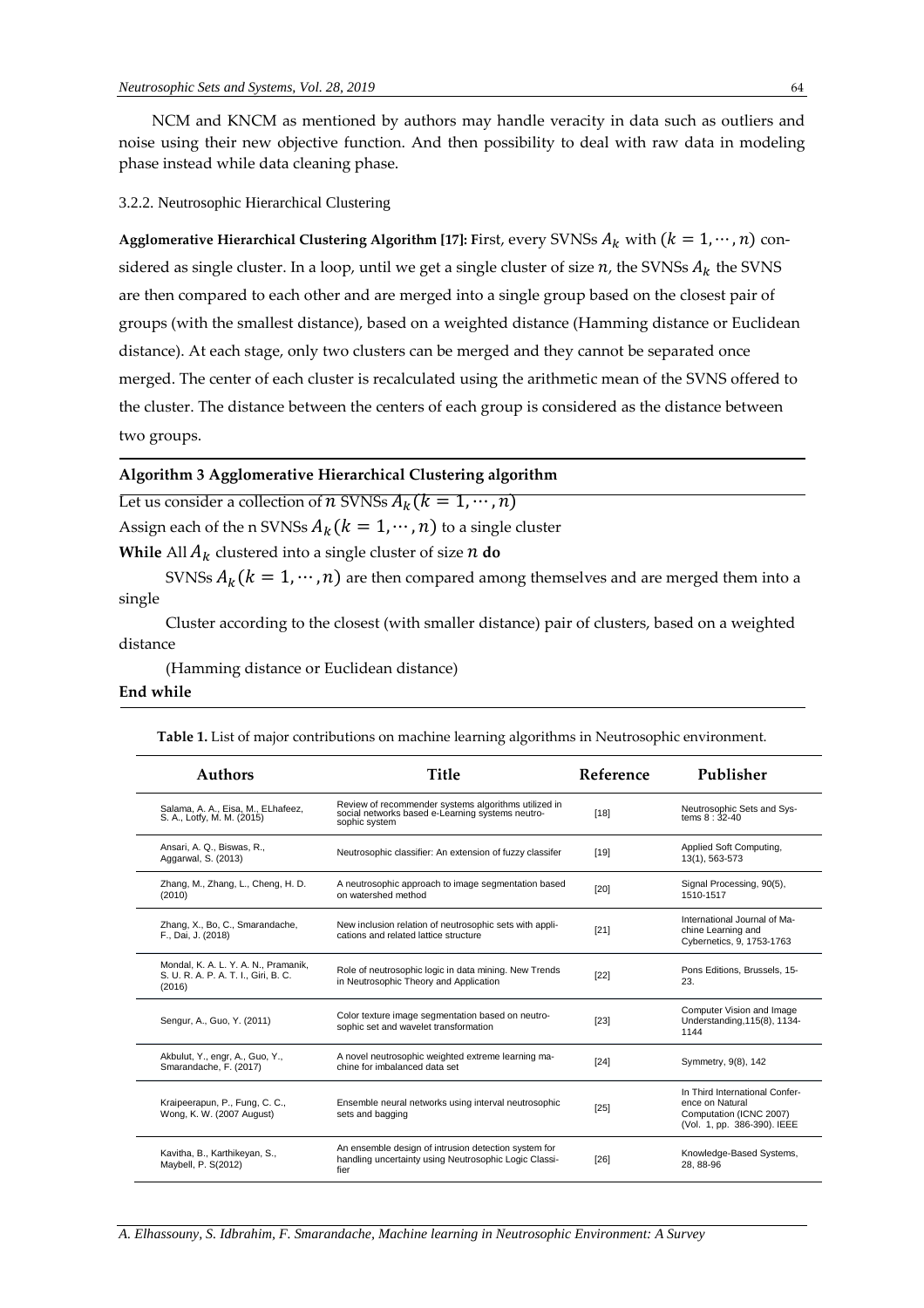| Ye, J. (2014).                                                                                      | Single-valued neutrosophic minimum spanning tree<br>and its clustering method                                                                 | $[27]$ | Journal of intelligent Sys-<br>tems, 23(3), 311-324                                                                                                                |
|-----------------------------------------------------------------------------------------------------|-----------------------------------------------------------------------------------------------------------------------------------------------|--------|--------------------------------------------------------------------------------------------------------------------------------------------------------------------|
| Thanh, N. D., Ali, M. (2017, July)                                                                  | Neutrosophic recommender system for medical diagno-<br>sis based on algebraic similarity measure and cluster-<br>ing                          | $[28]$ | In 2017 IEEE International<br>Conference on Fuzzy<br>Systems (FUZZ-IEEE) (pp.<br>1-6). IEEE                                                                        |
| Akbulut, Y., engr, A., Guo, Y.,<br>Polat, K. (2017)                                                 | KNCM: Kernel neutrosophic c-means clustering                                                                                                  | $[10]$ | Applied Soft Computing, 52,<br>714-724                                                                                                                             |
| Kraipeerapun, P., Fung, C. C.,<br>Wong, K. W. (2006)                                                | Multiclass classification using neural networks and in-<br>terval neutrosophic sets                                                           | $[29]$ | World Scientific and<br>Engineering Academy and<br>Society (WSEAS)                                                                                                 |
| Ali, M., Khan, M., Tung, N. T.<br>(2018)                                                            | Segmentation of dental X-ray images in medical imag-<br>ing using neutrosophic orthogonal matrices                                            | [30]   | Expert Systems with Appli-<br>cations, 91, 434-441                                                                                                                 |
| Long, H. V., Ali, M., Khan, M., Tu,<br>D. N. (2019)                                                 | A novel approach for fuzzy clustering based on neutro-<br>sophic association matrix                                                           | $[31]$ | Computers and Industrial<br>Engineering, 127, 687-697                                                                                                              |
| Kraipeerapun, P., Fung, C. C.<br>(2008, February)                                                   | Comparing performance of interval neutrosophic sets<br>and neural networks with support vector machines for<br>binary classification problems | $[32]$ | In 2008 2nd IEEE Interna-<br>tional Conference on Digital<br>Ecosystems and Technolo-<br>gies (pp. 34-37). IEEE                                                    |
| Thanh, N. D., Ali, M. (2017)                                                                        | A novel clustering algorithm in a neutrosophic recom-<br>mender system for medical diagnosis                                                  | $[33]$ | Cognitive Computation, 9(4),<br>526-544                                                                                                                            |
| Gaber, T., Ismail, G., Anter, A.,<br>Soliman, M., Ali, M., Semary, N.,<br>Snasel, V. (2015, August) | Thermogram breast cancer prediction approach based<br>on Neutrosophic sets and fuzzy c-means algorithm                                        | $[34]$ | In 2015 37th Annual Interna-<br>tional Conference of the<br><b>IEEE Engineering in Medi-</b><br>cine and Biology Society<br>(EMBC) (pp. 4254-4257).<br><b>IEEE</b> |
| Ye, J. (2017)                                                                                       | Single-valued neutrosophic clustering algorithms based<br>on similarity measures                                                              | $[35]$ | Journal of Classification,<br>34(1), 148-162                                                                                                                       |
| Tuan, T. M., Chuan, P. M., Ali, M.,<br>Ngan, T. T., Mittal, M. (2018)                               | Fuzzy and neutrosophic modeling for link prediction in<br>social networks                                                                     | $[36]$ | Evolving Systems, 1-6                                                                                                                                              |
| Ju, W., Cheng, H. D. (2008, De-<br>cember)                                                          | Discrimination of outer membrane proteins using refor-<br>mulated support vector machine based on neutrosophic<br>set                         | $[37]$ | In 11th Joint International<br>Conference on Information<br>Sciences, Atlantis Press                                                                               |
| Shan, J., Cheng, H. D., Wang, Y.<br>(2012)                                                          | A novel segmentation method for breast ultrasound im-<br>ages based on neutrosophic Imeans clustering                                         | $[38]$ | Medical physics, 39(9),<br>5669-5682                                                                                                                               |
| Basha, S. H., Abdalla, A. S., Has-<br>sanien, A. E. (2016, December)                                | GNRCS: hybrid classification system based on neutro-<br>sophic logic and genetic algorithm                                                    | $[39]$ | In 2016 12th International<br><b>Computer Engineering</b><br>Conference (ICENCO) (pp.<br>53-58). IEEE                                                              |
| Kraipeerapun, P., Fung, C. C.,<br>Wong, K. W. (2007)                                                | Uncertainty assessment using neural networks and in-<br>terval neutrosophic sets for multiclass classification<br>problems                    | $[40]$ | <b>WSEAS Transactions on</b><br>Computers, 6(3)                                                                                                                    |
| Dhingra, G., Kumar, V., Joshi, H. D.<br>(2019)                                                      | A novel computer vision based neutrosophic approach<br>for leaf disease identification and classification                                     | $[41]$ | Measurement, 135, 782-794                                                                                                                                          |
| Rashno, E., Akbari, A., Nasersharif,<br>B. (2019)                                                   | A Convolutional Neural Network model based on Neu-<br>trosophy for Noisy Speech Recognition                                                   | $[42]$ | arXiv preprint<br>arXiv:1901.10629                                                                                                                                 |

# **4. Discussions**

#### *4.1. Research trends and open issues*

Hybridization between Neutrosophic and machine learning algorithms, have also been studied. In supervision learning, Akbulut and al. [14] introduced intuitive supervised learning method called Neutrosophic-k-NN Classifier K-Nearest Neighbor (K-NN). Due to its results as a powerful machine learning methods, several tries to map SVM in Neutrosophic, Ju and al. [15] proposed Neutrosophicsupport vector machines (N-SVM). In [32], authors Compared performance of interval neutrosophic sets and neural networks with support vector machines for binary classification problems. Ju and al [37] reformulated SVM, based on neutrosophic set, to discriminate outer membrane proteins using reformulated support vector machine based on neutrosophic set. In recent years, Artificial neural networks (ANN) has recognized huge advances, which explain many attempts of hybridization between ANN and Neutrosophic, Kraipeerapun and al. [40] demonstrated how to assess uncertainty using neural networks and interval neutrosophic sets for multi-class classification problems, then its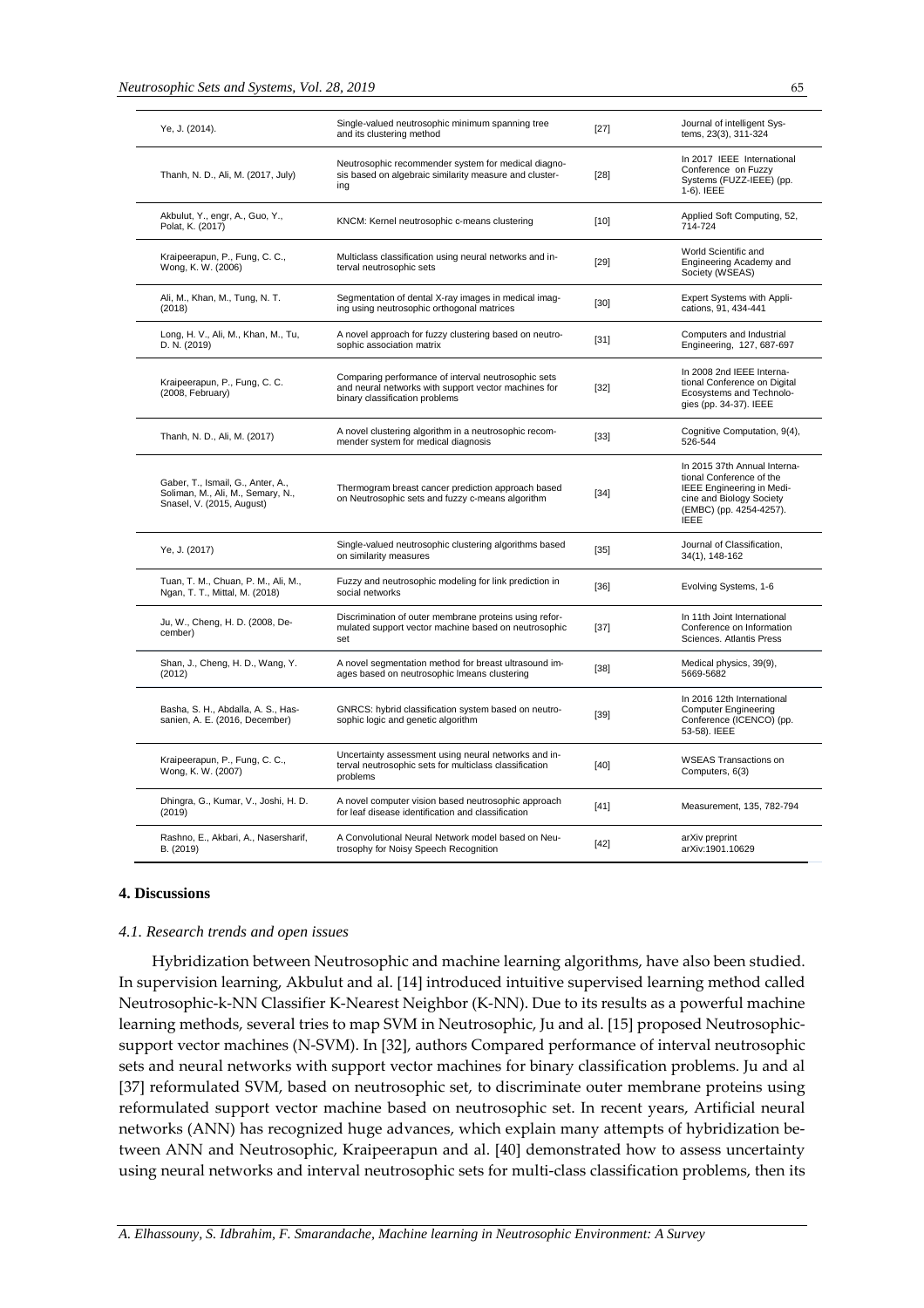application on multi-class classification problems [29], afterward, for more robustness ensemble neural networks using interval neutrosophic sets and bagging [25].

Likewise, in unsupervised learning, Alsmadi and al. [7] introduced a hybrid Fuzzy C-Means and Neutrosophic for jaw lesions segmentation. Inspired from fuzzy c-means and the neutrosophic set framework, Guo and al. [9] proposed a new clustering algorithm, neutrosophic c-means (NCM), for uncertain data cluster-ing. Akbulu and al. [10] developed KNCM: Kernel Neutrosophic c-Means Clustering, neutrosophic c-means (NCM), in order to alleviate the limitations of the popular fuzzy cmeans (FCM) clustering algorithm by introducing a new objective function which contains two types of rejection. To deal with indeterminacy, Qureshi and al. [11] improved the Method for Image Segmentation Using K-Means Clustering with Neutrosophic Logic. Ye and al. [35] proposed Single-valued neutrosophic clustering algorithms based on similarity measures. Akhtar and al. [8] applied Kmean algorithm in Neutrosophics environment for Image Segmentation, Gaber and al. [34] to predict thermogram breast cancer, and Shan and al. [38] use neutrosophic l-means clustering to breast ultrasound images based.

Conversely, in reinforcement learning, we haven't find any resources about mixture between the both approaches, because this type of algorithms of reinforcement is under development, to be subject of hybridization.

# *4.2. Taxonomy of Neutrosophic Machine learning*

The trends also involve the question of where machine learning areas to apply Neutrosophic, whether to it is more appropriate to employ instead of crisp number the SVN numbers. Hence, we have classified different Neutrosophic machine learning algorithms. Below a summarizing of all Neutrosophic Learning Methods and algorithms, according to standard taxonomy of machine learning.

- Supervised (inductive) learning (training data includes desired outputs)
	- o Prediction : (Regression) to predict continuous values
		- Neutrosophic simple linear regression
	- o Classification (discrete labels) : predict categorical values
		- Neutrosophic-k-NN [14]
		- Neutrosophic-Support Vector Machines (N-SVM)[15], [32],[37]
		- Neutrosophy-Artificial neural networks (N-ANN)[40], [29]
		- Neutrosophy-Ensemble neural networks, Bagging [25]
- Unsupervised learning (training data does not include desired outputs)
	- o Clustering
		- Neutrosophic C-Means (NCM) [7], [9], [11], [35], [8], [38], [34]
		- Kernel Neutrosophic c-Means(KNCM) [10]
	- o Neutrosophic Hierarchical Clustering
		- Neutrosophic Agglomerative Hierarchical Clustering [17]
		- Neutrosophic Divisive Hierarchical Clustering
	- o Finding association (in features)
	- o Dimension reduction
- Neutrosophic semi-supervised learning : Neutrosophic Semi-supervised learning (training data includes a few desired outputs
- Neutrosophic Reinforcement learning : Learning from sequential data
	- o Q-Learning
	- o State-Action-Reward-State-Action (SARSA)
	- o Deep Q Network (DQN)
	- o Deep Deterministic Policy Gradient (DDPG)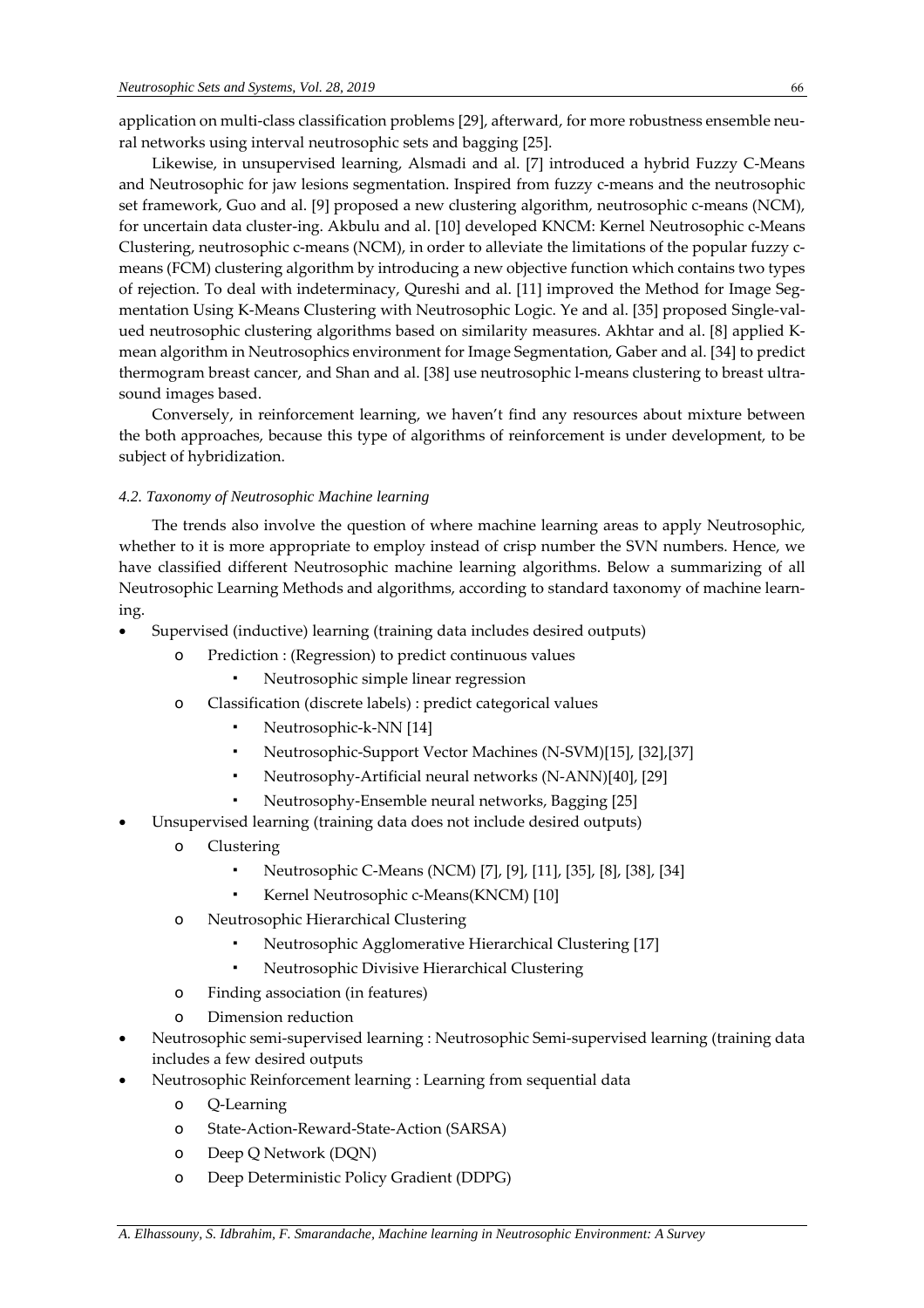# **5. Conclusions**

In this paper, we have explored how Neutrosophic contributes to enhance machine learning algorithms generally and how to modeling and exploit information's imperfection such as uncertainty as a source of information, not a kind of noises. We tried to cover hybrid approaches. However, it is still several machine learning algorithms to map to Neutrosophic environment, demonstrate the utility of Neutrosophic with machine learning to tackle real world challenges.

#### **References**

- 1. F. Smarandache, "A unifying field in logics. neutrosophy: Neutrosophic probability, set and logic," 1999.
- 2. F. Smarandache et al., "Neutrosophic set–a generalization of the intuitionistic fuzzy set," Journal of Defense Resources Management (JoDRM), vol. 1, no. 1, pp. 107–116, 2010.
- 3. F. Smarandache and A. Neutrosophy, "New branch of philosophy," Multiple Valued Logic An International Journal, USA, ISSN, pp. 1023–6627.
- 4. W. Haibin, F. Smarandache, Y. Zhang, and R. Sunderraman, Single valued neutrosophic sets. Infinite Study, 2010.
- 5. S. Broumi, I. Deli, and F. Smarandache, "Distance and similarity measures of interval neutrosophic soft sets," Critical review, center for mathematics of uncertainty, Creighton University, USA, vol. 8, pp. 14–31, 2014.
- 6. S. Broumi and F. Smarandache, Several similarity measures of neutrosophic sets. Infinite Study, 2013.
- 7. M. K. Alsmadi, "A hybrid fuzzy c-means and neutrosophic for jaw lesions segmentation," Ain Shams Engineering Journal, 2016.
- 8. N. Akhtar, N. Agarwal, and A. Burjwal, "K-mean algorithm for image segmentation using neutroso-phy," in 2014 International Conference on Advances in Computing, Communications and Informatics (ICACCI). IEEE, 2014, pp. 2417–2421.
- 9. Y. Guo and A. Sengur, "Ncm: Neutrosophic c-means clustering algorithm," Pattern Recognition, vol. 48, no. 8, pp. 2710–2724, 2015.
- 10. Y. Akbulut, A. S¸engur,¨ Y. Guo, and K. Polat, "Kncm: Kernel neutrosophic c-means clustering," Applied Soft Computing, vol. 52, pp. 714–724, 2017.
- 11. M. N. Qureshi and M. V. Ahamad, An improved method for image segmentation using K-means clustering with neutrosophic logic. Infinite Study, 2018.
- 12. F. Smarandache, "The Encyclopedia of Neutrosophic Researchers, 2nd Volume," 9 2018. [Online]. Available: [https://figshare.com/articles/The](https://figshare.com/articles/The_Encyclopedia_of_Neutrosophic_Researchers_2nd_Volume/7076483) Encyclopedia of Neutrosophic Researchers 2nd Volume/ [7076483.](https://figshare.com/articles/The_Encyclopedia_of_Neutrosophic_Researchers_2nd_Volume/7076483)
- 13. F. Smarandache and M. L. Vazquez, "Neutrosophic computing and machine learning," [http://fs.unm.edu/](http://fs.unm.edu/NCML/) [NCML/,](http://fs.unm.edu/NCML/) May 2019.
- 14. Y. Akbulut, A. Sengur, Y. Guo, and F. Smarandache, "Ns-k-nn: Neutrosophic set-based k-nearest neighbors classifier," Symmetry, vol. 9, no. 9, p. 179, 2017.
- 15. W. Ju and H. Cheng, "A novel neutrosophic logic svm (n-svm) and its application to image categorization," New Mathematics and Natural Computation, vol. 9, no. 01, pp. 27–42, 2013.
- 16. A. Salama, O. Khaled, and K. Mahfouz, Neutrosophic correlation and simple linear regression, Neutrosophic Sets and Systems, vol. 5, pp. 3–8, 2014.
- 17. R. S¸ahin, "Neutrosophic hierarchical clustering algoritms," Neutrosophic Sets and Systems, vol. 2, pp. 18– 24, 2014.
- 18. A. Salama, M. Eisa, S. ELhafeez, and M. Lotfy, "Review of recommender systems algorithms utilized in social networks based e-learning systems & neutrosophic system," Neutrosophic Sets and Systems, vol. 8, pp. 32–40, 2015.
- 19. A. Q. Ansari, R. Biswas, and S. Aggarwal, "Neutrosophic classifier: An extension of fuzzy classifer," Applied Soft Computing, vol. 13, no. 1, pp. 563–573, 2013.
- 20. M. Zhang, L. Zhang, and H.-D. Cheng, "A neutrosophic approach to image segmentation based on watershed method," Signal Processing, vol. 90, no. 5, pp. 1510–1517, 2010.
- 21. X. Zhang, C. Bo, F. Smarandache, and J. Dai, "New inclusion relation of neutrosophic sets with applications and related lattice structure," International Journal of Machine Learning and Cybernetics, vol. 9, pp. 1753– 1763, 2018.